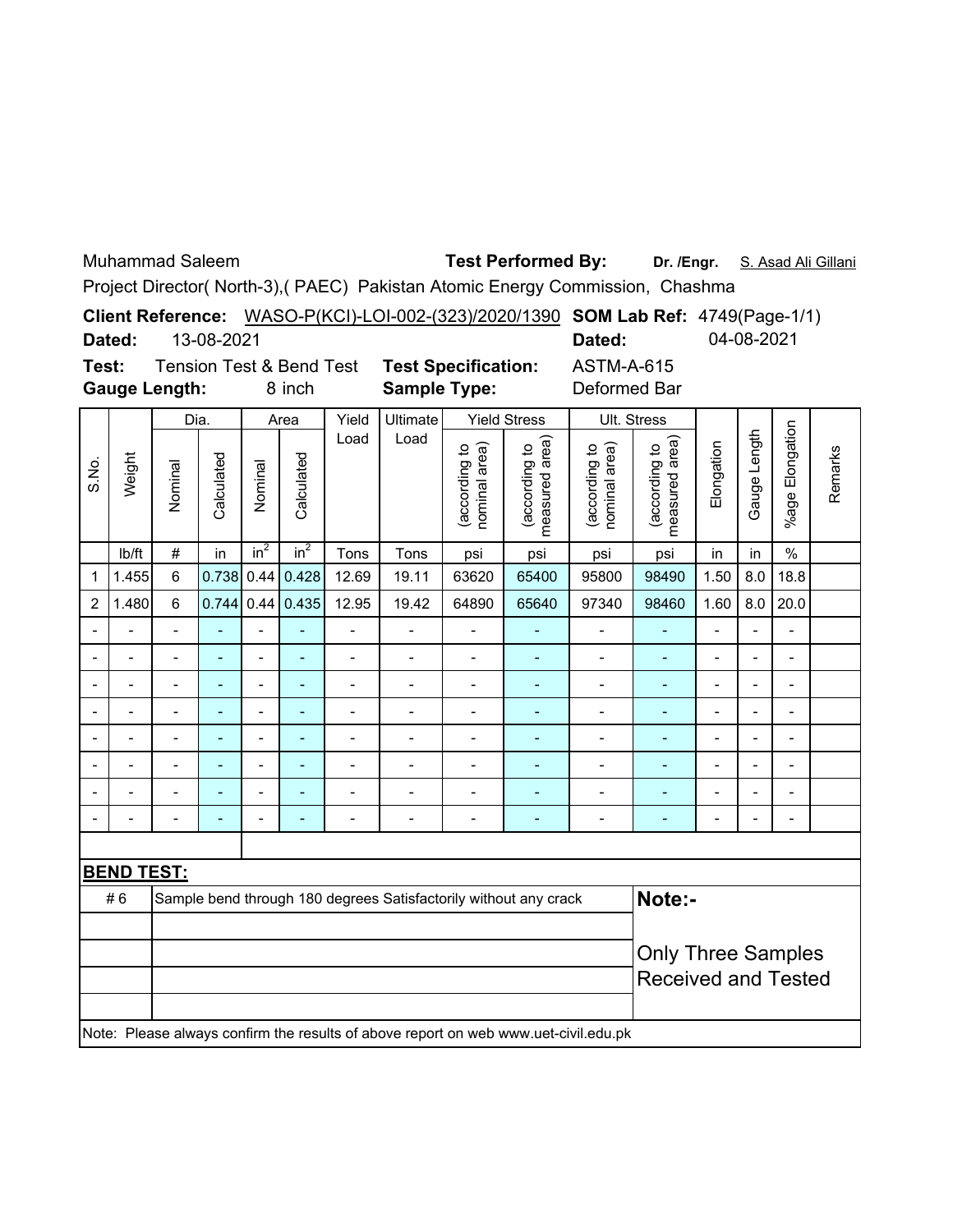Abid Ullah

**Test Performed By:**

Dr. /Engr. S. Asad Ali Gillani

Project Engineer, Diamond Paint Pvt. Ltd Lahore

**Client Reference:** Nil

04-08-2021 **Dated:**

**Test:** Tension Test & Bend Test **Test Specification: Gauge Length:**

**Sample Type:**

8 inch **Sample Type:** Deformed Bar (Moiz Steel) ASTM-A-615

**SOM Lab Ref: 4751(Page-1/1)** 

**Dated:** 04-08-2021

| Dia.<br>Yield<br>Ultimate<br><b>Yield Stress</b><br>Area |                   |                         |                          |                |                  |                          |                |                                | Ult. Stress                                                                         |                                |                                 |                |                |                          |         |
|----------------------------------------------------------|-------------------|-------------------------|--------------------------|----------------|------------------|--------------------------|----------------|--------------------------------|-------------------------------------------------------------------------------------|--------------------------------|---------------------------------|----------------|----------------|--------------------------|---------|
| S.No.                                                    | Weight            | Nominal                 | Calculated               | Nominal        | Calculated       | Load                     | Load           | nominal area)<br>(according to | measured area)<br>(according to                                                     | nominal area)<br>(according to | measured area)<br>(according to | Elongation     | Gauge Length   | %age Elongation          | Remarks |
|                                                          | Ib/ft             | $\#$                    | in                       | $in^2$         | in <sup>2</sup>  | Tons                     | Tons           | psi                            | psi                                                                                 | psi                            | psi                             | in             | in             | $\%$                     |         |
| 1                                                        | 0.585             | $\overline{\mathbf{4}}$ | 0.468                    |                | 0.20   0.172     | 5.42                     | 7.70           | 59800                          | 69540                                                                               | 84870                          | 98690                           | 1.40           | 8.0            | 17.5                     |         |
| $\overline{c}$                                           | 0.585             | $\overline{4}$          |                          |                | 0.468 0.20 0.172 | 5.93                     | 7.67           | 65420                          | 76070                                                                               | 84530                          | 98290                           | 1.30           | 8.0            | 16.3                     |         |
|                                                          |                   | $\overline{a}$          | ۳                        |                |                  | $\overline{a}$           | $\overline{a}$ | Ĭ.                             |                                                                                     |                                |                                 |                | L,             | Ξ.                       |         |
| $\overline{\phantom{a}}$                                 | -                 | $\blacksquare$          | $\blacksquare$           | $\overline{a}$ | ٠                | $\overline{\phantom{0}}$ | $\overline{a}$ | $\overline{a}$                 | $\overline{\phantom{a}}$                                                            | $\overline{a}$                 | ٠                               | -              | $\blacksquare$ | $\blacksquare$           |         |
|                                                          |                   | $\overline{a}$          | $\blacksquare$           | $\blacksquare$ | ۳                | $\overline{a}$           | $\overline{a}$ | $\blacksquare$                 | $\blacksquare$                                                                      | $\overline{a}$                 | L,                              | $\blacksquare$ | $\blacksquare$ | $\blacksquare$           |         |
|                                                          | $\blacksquare$    | $\blacksquare$          | $\blacksquare$           | -              | ۰                | $\overline{\phantom{0}}$ | $\overline{a}$ | $\overline{a}$                 | $\blacksquare$                                                                      | $\overline{\phantom{0}}$       | ÷,                              | -              | $\blacksquare$ | $\blacksquare$           |         |
|                                                          | $\blacksquare$    | $\overline{a}$          | $\blacksquare$           | $\overline{a}$ | ÷                | $\overline{\phantom{m}}$ | $\blacksquare$ | $\overline{a}$                 | ٠                                                                                   | $\overline{\phantom{0}}$       | ÷                               | -              | $\blacksquare$ | $\overline{\phantom{a}}$ |         |
|                                                          |                   | $\overline{a}$          | $\blacksquare$           | $\overline{a}$ | ÷                | -                        | $\blacksquare$ | $\overline{a}$                 | ٠                                                                                   | $\overline{a}$                 | L,                              | -              | $\overline{a}$ | $\overline{\phantom{a}}$ |         |
|                                                          |                   |                         |                          | $\blacksquare$ |                  |                          |                | $\blacksquare$                 |                                                                                     |                                |                                 |                | L,             | $\blacksquare$           |         |
|                                                          |                   |                         | $\overline{\phantom{0}}$ | $\blacksquare$ |                  | $\blacksquare$           | $\blacksquare$ | ÷                              | ٠                                                                                   | $\blacksquare$                 | ۰                               |                | $\overline{a}$ |                          |         |
|                                                          |                   |                         |                          |                |                  |                          |                |                                |                                                                                     |                                |                                 |                |                |                          |         |
|                                                          | <b>BEND TEST:</b> |                         |                          |                |                  |                          |                |                                |                                                                                     |                                |                                 |                |                |                          |         |
|                                                          | #4                |                         |                          |                |                  |                          |                |                                | Sample bend through 180 degrees Satisfactorily without any crack                    |                                | Note:-                          |                |                |                          |         |
|                                                          |                   |                         |                          |                |                  |                          |                |                                |                                                                                     |                                |                                 |                |                |                          |         |
|                                                          |                   |                         |                          |                |                  |                          |                |                                |                                                                                     |                                | <b>Only Three Samples</b>       |                |                |                          |         |
|                                                          |                   |                         |                          |                |                  |                          |                |                                |                                                                                     |                                | <b>Received and Tested</b>      |                |                |                          |         |
|                                                          |                   |                         |                          |                |                  |                          |                |                                |                                                                                     |                                |                                 |                |                |                          |         |
|                                                          |                   |                         |                          |                |                  |                          |                |                                | Note: Please always confirm the results of above report on web www.uet-civil.edu.pk |                                |                                 |                |                |                          |         |
|                                                          |                   |                         |                          |                |                  |                          |                |                                |                                                                                     |                                |                                 |                |                |                          |         |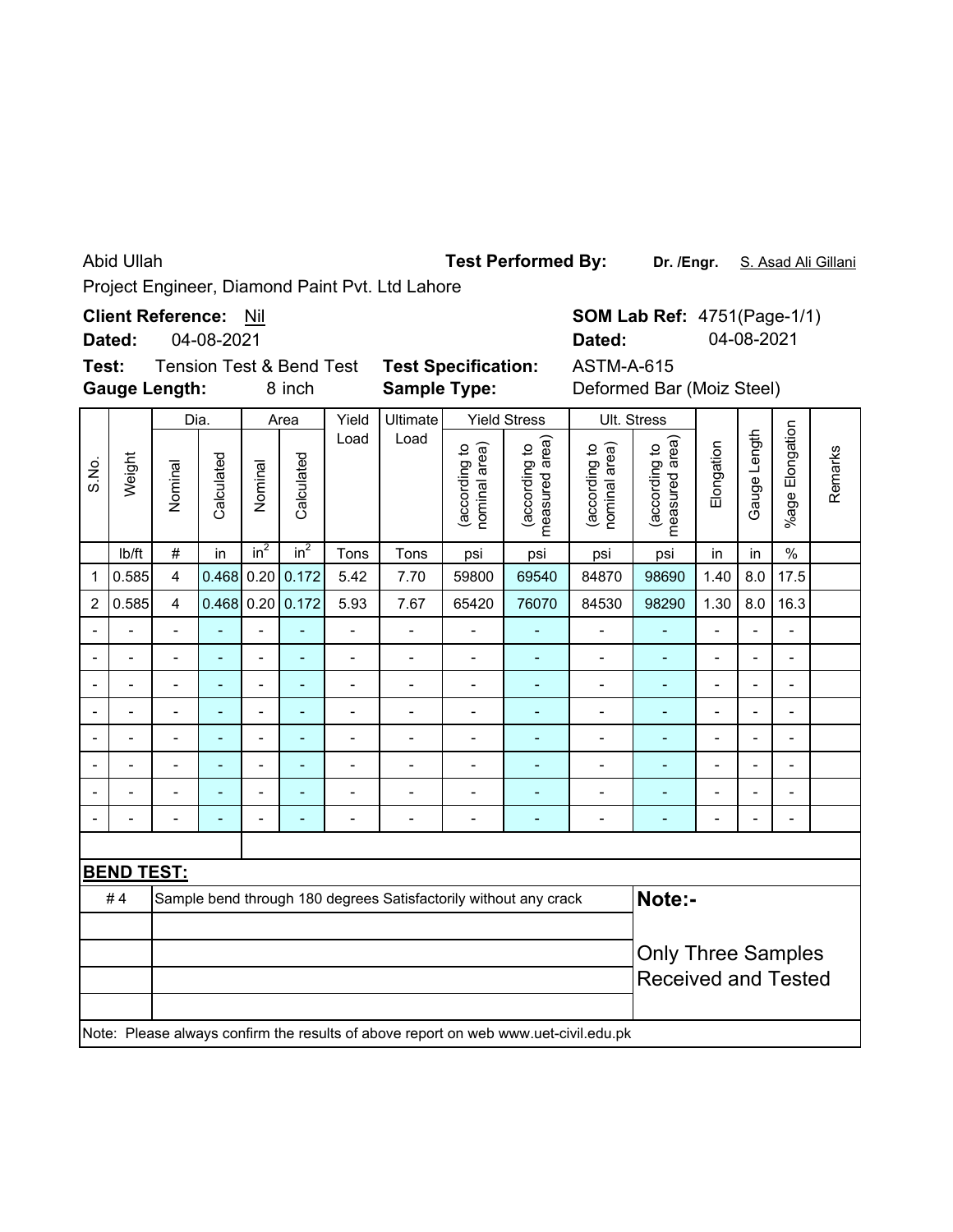Muhammad Luqman **best Performed By: Dr. /Engr.** S. Asad Ali Gillani

Manager Project, Fatima Memorial Hospital, Lahore

|                                                                                                                                                                                                                                                                                                                                                                                                                                                                                                                                                                                                          |  | Manager Project, Fatima Memorial Hospital, Lanore<br><b>SOM Lab Ref: 4752(Page-1/1)</b><br>04-08-2021<br>04-08-2021<br>Dated:<br><b>ASTM-A-615</b><br><b>Test Specification:</b><br><b>Sample Type:</b><br>Deformed Bar<br>8 inch<br>Ultimate<br>Yield<br><b>Yield Stress</b><br>Ult. Stress<br>Dia.<br>Area<br>Elongation<br>Gauge Length<br>Load<br>Load<br>area)<br>measured area)<br>Elongation<br>(according to<br>nominal area)<br>(according to<br>nominal area)<br>(according to<br>(according to<br>Remarks<br>Calculated<br>Calculated<br>Nominal<br>Nominal<br>measured<br>%age I<br>in <sup>2</sup><br>in <sup>2</sup><br>$\frac{0}{0}$<br>$\#$<br>Tons<br>in<br>Tons<br>in<br>psi<br>psi<br>psi<br>psi<br>in<br>0.980<br>0.79<br>0.754<br>1.50<br>8.0<br>18.8<br>8<br>21.30<br>32.47<br>59480<br>62320<br>90640<br>94970<br>0.982<br>0.79<br>0.757<br>22.80<br>103860<br>1.30<br>8.0<br>16.3<br>8<br>35.65<br>63660<br>66440<br>99520<br>15.0<br>0.753<br>0.44<br>0.445<br>15.24<br>104330<br>1.20<br>8.0<br>6<br>21.05<br>76390<br>75530<br>105510<br>13.8<br>6<br>0.743<br>0.44<br>0.433<br>14.09<br>97850<br>99430<br>1.10<br>8.0<br>19.52<br>70620<br>71760<br>1.20<br>15.0<br>0.502<br>0.20<br>0.198<br>8.21<br>90490<br>91400<br>106790<br>107870<br>8.0<br>4<br>9.68<br>0.199<br>12.5<br>0.503<br>0.20<br>7.49<br>108700<br>109250<br>1.00<br>8.0<br>$\overline{\mathbf{4}}$<br>9.86<br>82620<br>83040<br>$\overline{\phantom{a}}$<br>$\overline{\phantom{0}}$<br>$\frac{1}{2}$<br>$\overline{a}$<br>$\overline{a}$<br>$\overline{a}$<br>ä,<br>ä,<br>$\overline{\phantom{0}}$<br>$\overline{\phantom{0}}$<br>$\overline{\phantom{0}}$<br>Ξ<br>L,<br>$\overline{a}$<br>Ĭ.<br>$\overline{a}$<br>$\overline{a}$<br>L,<br>$\overline{a}$<br>$\overline{a}$<br>$\overline{a}$<br>$\overline{a}$<br>ä,<br>L.<br>$\overline{a}$<br>ä,<br>$\overline{\phantom{a}}$<br>$\overline{a}$<br>$\overline{a}$<br>÷,<br>$\overline{a}$<br>÷,<br>$\overline{a}$<br>$\overline{a}$<br>$\overline{\phantom{0}}$<br>۰<br>$\overline{a}$<br>$\blacksquare$<br>Note:-<br><b>Only Nine Samples</b><br><b>Received and Tested</b> |  |  |  |  |  |  |  |  |  |  |  |  |  |
|----------------------------------------------------------------------------------------------------------------------------------------------------------------------------------------------------------------------------------------------------------------------------------------------------------------------------------------------------------------------------------------------------------------------------------------------------------------------------------------------------------------------------------------------------------------------------------------------------------|--|-------------------------------------------------------------------------------------------------------------------------------------------------------------------------------------------------------------------------------------------------------------------------------------------------------------------------------------------------------------------------------------------------------------------------------------------------------------------------------------------------------------------------------------------------------------------------------------------------------------------------------------------------------------------------------------------------------------------------------------------------------------------------------------------------------------------------------------------------------------------------------------------------------------------------------------------------------------------------------------------------------------------------------------------------------------------------------------------------------------------------------------------------------------------------------------------------------------------------------------------------------------------------------------------------------------------------------------------------------------------------------------------------------------------------------------------------------------------------------------------------------------------------------------------------------------------------------------------------------------------------------------------------------------------------------------------------------------------------------------------------------------------------------------------------------------------------------------------------------------------------------------------------------------------------------------------------------------------------------------------------------------------------------------------------------------------------------------------------------------------------------|--|--|--|--|--|--|--|--|--|--|--|--|--|
|                                                                                                                                                                                                                                                                                                                                                                                                                                                                                                                                                                                                          |  |                                                                                                                                                                                                                                                                                                                                                                                                                                                                                                                                                                                                                                                                                                                                                                                                                                                                                                                                                                                                                                                                                                                                                                                                                                                                                                                                                                                                                                                                                                                                                                                                                                                                                                                                                                                                                                                                                                                                                                                                                                                                                                                               |  |  |  |  |  |  |  |  |  |  |  |  |  |
|                                                                                                                                                                                                                                                                                                                                                                                                                                                                                                                                                                                                          |  |                                                                                                                                                                                                                                                                                                                                                                                                                                                                                                                                                                                                                                                                                                                                                                                                                                                                                                                                                                                                                                                                                                                                                                                                                                                                                                                                                                                                                                                                                                                                                                                                                                                                                                                                                                                                                                                                                                                                                                                                                                                                                                                               |  |  |  |  |  |  |  |  |  |  |  |  |  |
| Client Reference: FMH/RAF/St/02<br>Dated:<br><b>Tension Test &amp; Bend Test</b><br>Test:<br><b>Gauge Length:</b><br>Weight<br>S.No.<br>lb/ft<br>$\mathbf 1$<br>2.567<br>2.576<br>$\overline{2}$<br>1.515<br>3<br>1.475<br>4<br>0.675<br>5<br>0.676<br>6<br>L.<br><b>BEND TEST:</b><br>#8<br>Sample bend through 180 degrees Satisfactorily without any crack<br>#6<br>Sample bend through 180 degrees Satisfactorily without any crack<br>#4<br>Sample bend through 180 degrees Satisfactorily without any crack<br>Note: Please always confirm the results of above report on web www.uet-civil.edu.pk |  |                                                                                                                                                                                                                                                                                                                                                                                                                                                                                                                                                                                                                                                                                                                                                                                                                                                                                                                                                                                                                                                                                                                                                                                                                                                                                                                                                                                                                                                                                                                                                                                                                                                                                                                                                                                                                                                                                                                                                                                                                                                                                                                               |  |  |  |  |  |  |  |  |  |  |  |  |  |
|                                                                                                                                                                                                                                                                                                                                                                                                                                                                                                                                                                                                          |  |                                                                                                                                                                                                                                                                                                                                                                                                                                                                                                                                                                                                                                                                                                                                                                                                                                                                                                                                                                                                                                                                                                                                                                                                                                                                                                                                                                                                                                                                                                                                                                                                                                                                                                                                                                                                                                                                                                                                                                                                                                                                                                                               |  |  |  |  |  |  |  |  |  |  |  |  |  |
|                                                                                                                                                                                                                                                                                                                                                                                                                                                                                                                                                                                                          |  |                                                                                                                                                                                                                                                                                                                                                                                                                                                                                                                                                                                                                                                                                                                                                                                                                                                                                                                                                                                                                                                                                                                                                                                                                                                                                                                                                                                                                                                                                                                                                                                                                                                                                                                                                                                                                                                                                                                                                                                                                                                                                                                               |  |  |  |  |  |  |  |  |  |  |  |  |  |
|                                                                                                                                                                                                                                                                                                                                                                                                                                                                                                                                                                                                          |  |                                                                                                                                                                                                                                                                                                                                                                                                                                                                                                                                                                                                                                                                                                                                                                                                                                                                                                                                                                                                                                                                                                                                                                                                                                                                                                                                                                                                                                                                                                                                                                                                                                                                                                                                                                                                                                                                                                                                                                                                                                                                                                                               |  |  |  |  |  |  |  |  |  |  |  |  |  |
|                                                                                                                                                                                                                                                                                                                                                                                                                                                                                                                                                                                                          |  |                                                                                                                                                                                                                                                                                                                                                                                                                                                                                                                                                                                                                                                                                                                                                                                                                                                                                                                                                                                                                                                                                                                                                                                                                                                                                                                                                                                                                                                                                                                                                                                                                                                                                                                                                                                                                                                                                                                                                                                                                                                                                                                               |  |  |  |  |  |  |  |  |  |  |  |  |  |
|                                                                                                                                                                                                                                                                                                                                                                                                                                                                                                                                                                                                          |  |                                                                                                                                                                                                                                                                                                                                                                                                                                                                                                                                                                                                                                                                                                                                                                                                                                                                                                                                                                                                                                                                                                                                                                                                                                                                                                                                                                                                                                                                                                                                                                                                                                                                                                                                                                                                                                                                                                                                                                                                                                                                                                                               |  |  |  |  |  |  |  |  |  |  |  |  |  |
|                                                                                                                                                                                                                                                                                                                                                                                                                                                                                                                                                                                                          |  |                                                                                                                                                                                                                                                                                                                                                                                                                                                                                                                                                                                                                                                                                                                                                                                                                                                                                                                                                                                                                                                                                                                                                                                                                                                                                                                                                                                                                                                                                                                                                                                                                                                                                                                                                                                                                                                                                                                                                                                                                                                                                                                               |  |  |  |  |  |  |  |  |  |  |  |  |  |
|                                                                                                                                                                                                                                                                                                                                                                                                                                                                                                                                                                                                          |  |                                                                                                                                                                                                                                                                                                                                                                                                                                                                                                                                                                                                                                                                                                                                                                                                                                                                                                                                                                                                                                                                                                                                                                                                                                                                                                                                                                                                                                                                                                                                                                                                                                                                                                                                                                                                                                                                                                                                                                                                                                                                                                                               |  |  |  |  |  |  |  |  |  |  |  |  |  |
|                                                                                                                                                                                                                                                                                                                                                                                                                                                                                                                                                                                                          |  |                                                                                                                                                                                                                                                                                                                                                                                                                                                                                                                                                                                                                                                                                                                                                                                                                                                                                                                                                                                                                                                                                                                                                                                                                                                                                                                                                                                                                                                                                                                                                                                                                                                                                                                                                                                                                                                                                                                                                                                                                                                                                                                               |  |  |  |  |  |  |  |  |  |  |  |  |  |
|                                                                                                                                                                                                                                                                                                                                                                                                                                                                                                                                                                                                          |  |                                                                                                                                                                                                                                                                                                                                                                                                                                                                                                                                                                                                                                                                                                                                                                                                                                                                                                                                                                                                                                                                                                                                                                                                                                                                                                                                                                                                                                                                                                                                                                                                                                                                                                                                                                                                                                                                                                                                                                                                                                                                                                                               |  |  |  |  |  |  |  |  |  |  |  |  |  |
|                                                                                                                                                                                                                                                                                                                                                                                                                                                                                                                                                                                                          |  |                                                                                                                                                                                                                                                                                                                                                                                                                                                                                                                                                                                                                                                                                                                                                                                                                                                                                                                                                                                                                                                                                                                                                                                                                                                                                                                                                                                                                                                                                                                                                                                                                                                                                                                                                                                                                                                                                                                                                                                                                                                                                                                               |  |  |  |  |  |  |  |  |  |  |  |  |  |
|                                                                                                                                                                                                                                                                                                                                                                                                                                                                                                                                                                                                          |  |                                                                                                                                                                                                                                                                                                                                                                                                                                                                                                                                                                                                                                                                                                                                                                                                                                                                                                                                                                                                                                                                                                                                                                                                                                                                                                                                                                                                                                                                                                                                                                                                                                                                                                                                                                                                                                                                                                                                                                                                                                                                                                                               |  |  |  |  |  |  |  |  |  |  |  |  |  |
|                                                                                                                                                                                                                                                                                                                                                                                                                                                                                                                                                                                                          |  |                                                                                                                                                                                                                                                                                                                                                                                                                                                                                                                                                                                                                                                                                                                                                                                                                                                                                                                                                                                                                                                                                                                                                                                                                                                                                                                                                                                                                                                                                                                                                                                                                                                                                                                                                                                                                                                                                                                                                                                                                                                                                                                               |  |  |  |  |  |  |  |  |  |  |  |  |  |
|                                                                                                                                                                                                                                                                                                                                                                                                                                                                                                                                                                                                          |  |                                                                                                                                                                                                                                                                                                                                                                                                                                                                                                                                                                                                                                                                                                                                                                                                                                                                                                                                                                                                                                                                                                                                                                                                                                                                                                                                                                                                                                                                                                                                                                                                                                                                                                                                                                                                                                                                                                                                                                                                                                                                                                                               |  |  |  |  |  |  |  |  |  |  |  |  |  |
|                                                                                                                                                                                                                                                                                                                                                                                                                                                                                                                                                                                                          |  |                                                                                                                                                                                                                                                                                                                                                                                                                                                                                                                                                                                                                                                                                                                                                                                                                                                                                                                                                                                                                                                                                                                                                                                                                                                                                                                                                                                                                                                                                                                                                                                                                                                                                                                                                                                                                                                                                                                                                                                                                                                                                                                               |  |  |  |  |  |  |  |  |  |  |  |  |  |
|                                                                                                                                                                                                                                                                                                                                                                                                                                                                                                                                                                                                          |  |                                                                                                                                                                                                                                                                                                                                                                                                                                                                                                                                                                                                                                                                                                                                                                                                                                                                                                                                                                                                                                                                                                                                                                                                                                                                                                                                                                                                                                                                                                                                                                                                                                                                                                                                                                                                                                                                                                                                                                                                                                                                                                                               |  |  |  |  |  |  |  |  |  |  |  |  |  |
|                                                                                                                                                                                                                                                                                                                                                                                                                                                                                                                                                                                                          |  |                                                                                                                                                                                                                                                                                                                                                                                                                                                                                                                                                                                                                                                                                                                                                                                                                                                                                                                                                                                                                                                                                                                                                                                                                                                                                                                                                                                                                                                                                                                                                                                                                                                                                                                                                                                                                                                                                                                                                                                                                                                                                                                               |  |  |  |  |  |  |  |  |  |  |  |  |  |
|                                                                                                                                                                                                                                                                                                                                                                                                                                                                                                                                                                                                          |  |                                                                                                                                                                                                                                                                                                                                                                                                                                                                                                                                                                                                                                                                                                                                                                                                                                                                                                                                                                                                                                                                                                                                                                                                                                                                                                                                                                                                                                                                                                                                                                                                                                                                                                                                                                                                                                                                                                                                                                                                                                                                                                                               |  |  |  |  |  |  |  |  |  |  |  |  |  |
|                                                                                                                                                                                                                                                                                                                                                                                                                                                                                                                                                                                                          |  |                                                                                                                                                                                                                                                                                                                                                                                                                                                                                                                                                                                                                                                                                                                                                                                                                                                                                                                                                                                                                                                                                                                                                                                                                                                                                                                                                                                                                                                                                                                                                                                                                                                                                                                                                                                                                                                                                                                                                                                                                                                                                                                               |  |  |  |  |  |  |  |  |  |  |  |  |  |
|                                                                                                                                                                                                                                                                                                                                                                                                                                                                                                                                                                                                          |  |                                                                                                                                                                                                                                                                                                                                                                                                                                                                                                                                                                                                                                                                                                                                                                                                                                                                                                                                                                                                                                                                                                                                                                                                                                                                                                                                                                                                                                                                                                                                                                                                                                                                                                                                                                                                                                                                                                                                                                                                                                                                                                                               |  |  |  |  |  |  |  |  |  |  |  |  |  |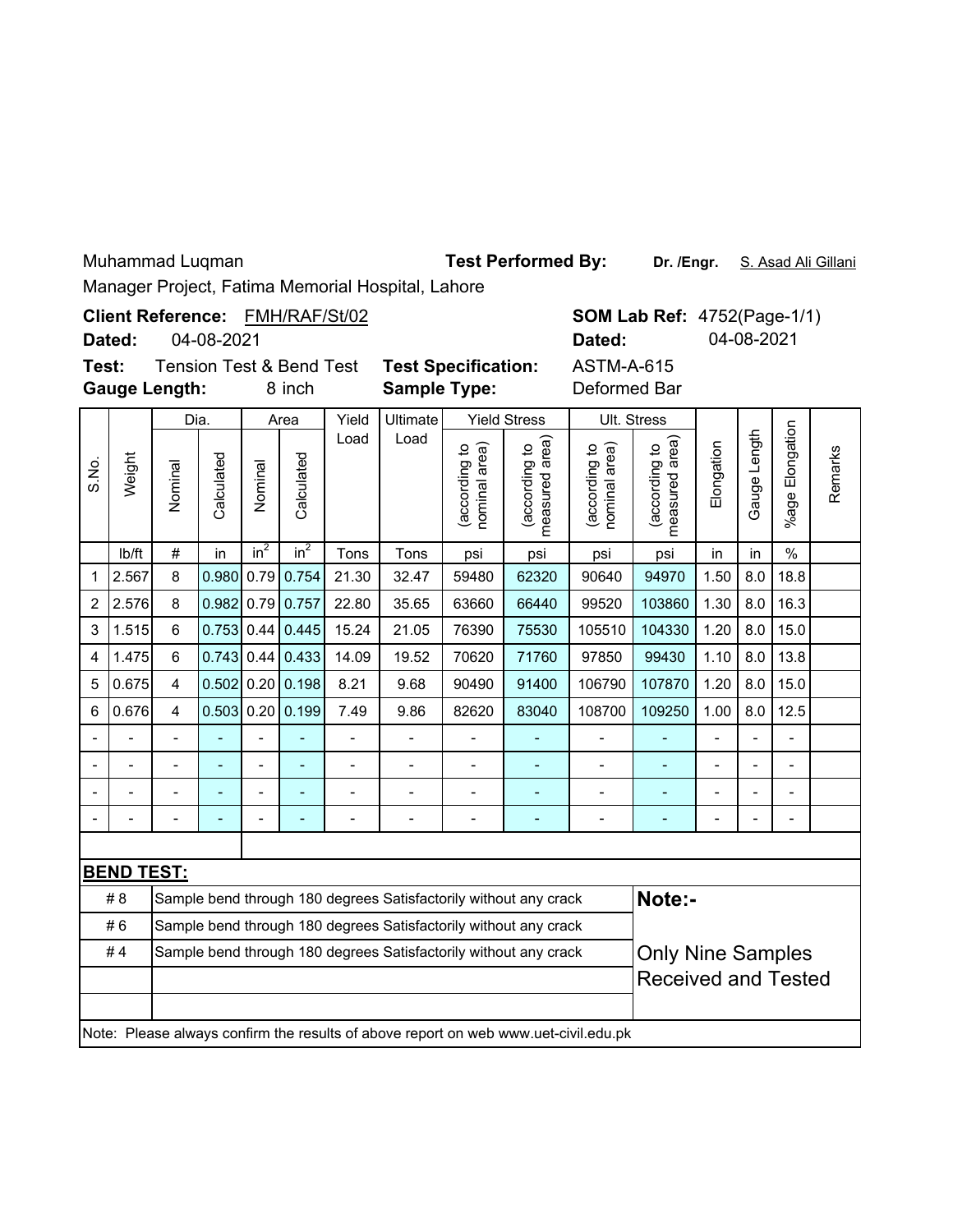Mr. Usama Shoib

**Test Performed By:**

Dr. /Engr. S. Asad Ali Gillani

 $\overline{\phantom{0}}$ 

Project Incharge, EEPL, ELITE ENGINEERING (PVT) Ltd. (Project: Al Khair Rice Mill Renala)

**Client Reference:** Nil

**SOM Lab Ref: 4753(Page-1/1) Dated:** 04-08-2021

ASTM-A-615

03-08-2021 **Dated:**

**Test:** Tension Test & Bend Test **Test Specification: Gauge Length:**

8 inch **Sample Type:** Deformed Bar

|                         |                                                                                     | Dia.                     |                |                | Area         | Yield          | Ultimate       |                               | <b>Yield Stress</b>                                              | Ult. Stress                    |                                    |                          |                          |                          |         |
|-------------------------|-------------------------------------------------------------------------------------|--------------------------|----------------|----------------|--------------|----------------|----------------|-------------------------------|------------------------------------------------------------------|--------------------------------|------------------------------------|--------------------------|--------------------------|--------------------------|---------|
| S.No.                   | Weight                                                                              | Nominal                  | Calculated     | Nominal        | Calculated   | Load           | Load           | according to<br>nominal area) | measured area)<br>(according to                                  | (according to<br>nominal area) | area)<br>(according to<br>measured | Elongation               | Gauge Length             | Elongation<br>$%$ age    | Remarks |
|                         | Ib/ft                                                                               | $\#$                     | in             | $in^2$         | $in^2$       | Tons           | Tons           | psi                           | psi                                                              | psi                            | psi                                | in                       | in                       | $\frac{0}{0}$            |         |
| $\mathbf{1}$            | 1.513                                                                               | $6\phantom{1}$           | 0.753          | 0.44           | 0.445        | 13.00          | 20.44          | 65150                         | 64420                                                            | 102450                         | 101300                             | 1.50                     | 8.0                      | 18.8                     |         |
| $\overline{2}$          | 1.483                                                                               | 6                        | 0.745          | 0.44           | 0.436        | 13.12          | 20.97          | 65760                         | 66360                                                            | 105100                         | 106070                             | 1.50                     | 8.0                      | 18.8                     |         |
| 3                       | 0.666                                                                               | 4                        | 0.500          |                | $0.20$ 0.196 | 7.51           | 9.50           | 82850                         | 84540                                                            | 104770                         | 106900                             | 1.10                     | 8.0                      | 13.8                     |         |
| $\overline{\mathbf{4}}$ | 0.657                                                                               | $\overline{4}$           | 0.496          |                | $0.20$ 0.193 | 7.44           | 9.50           | 82060                         | 85040                                                            | 104770                         | 108570                             | 1.10                     | 8.0                      | 13.8                     |         |
| $\blacksquare$          |                                                                                     | $\overline{\phantom{0}}$ | ÷              | $\overline{a}$ | L,           | $\overline{a}$ | $\overline{a}$ | $\overline{a}$                | ÷,                                                               | $\overline{a}$                 |                                    | $\overline{a}$           | $\overline{a}$           | $\overline{\phantom{0}}$ |         |
|                         |                                                                                     | $\overline{\phantom{0}}$ | ٠              | $\overline{a}$ | L,           | $\overline{a}$ | $\overline{a}$ | $\overline{a}$                | ÷                                                                | $\overline{a}$                 | $\blacksquare$                     | $\overline{\phantom{0}}$ | L,                       | L,                       |         |
|                         |                                                                                     |                          | $\overline{a}$ | $\overline{a}$ | L.           |                |                | $\overline{a}$                |                                                                  | $\blacksquare$                 | $\blacksquare$                     |                          | L                        | $\blacksquare$           |         |
|                         |                                                                                     | $\blacksquare$           |                | $\overline{a}$ | ۳            |                |                |                               |                                                                  |                                |                                    |                          | $\overline{a}$           | $\overline{\phantom{0}}$ |         |
|                         |                                                                                     |                          |                |                |              |                |                |                               |                                                                  |                                |                                    |                          | L.                       | $\overline{a}$           |         |
|                         |                                                                                     | $\blacksquare$           | ä,             | $\blacksquare$ |              |                | $\overline{a}$ | $\blacksquare$                | ÷                                                                | $\blacksquare$                 |                                    |                          | $\overline{\phantom{0}}$ | $\overline{\phantom{0}}$ |         |
|                         |                                                                                     |                          |                |                |              |                |                |                               |                                                                  |                                |                                    |                          |                          |                          |         |
|                         | <b>BEND TEST:</b>                                                                   |                          |                |                |              |                |                |                               |                                                                  |                                |                                    |                          |                          |                          |         |
|                         | #6                                                                                  |                          |                |                |              |                |                |                               | Sample bend through 180 degrees Satisfactorily without any crack |                                | Note:-                             |                          |                          |                          |         |
|                         | #4                                                                                  |                          |                |                |              |                |                |                               | Sample bend through 180 degrees Satisfactorily without any crack |                                |                                    |                          |                          |                          |         |
|                         |                                                                                     |                          |                |                |              |                |                |                               |                                                                  |                                | <b>Only Six Samples</b>            |                          |                          |                          |         |
|                         |                                                                                     |                          |                |                |              |                |                | <b>Received and Tested</b>    |                                                                  |                                |                                    |                          |                          |                          |         |
|                         |                                                                                     |                          |                |                |              |                |                |                               |                                                                  |                                |                                    |                          |                          |                          |         |
|                         | Note: Please always confirm the results of above report on web www.uet-civil.edu.pk |                          |                |                |              |                |                |                               |                                                                  |                                |                                    |                          |                          |                          |         |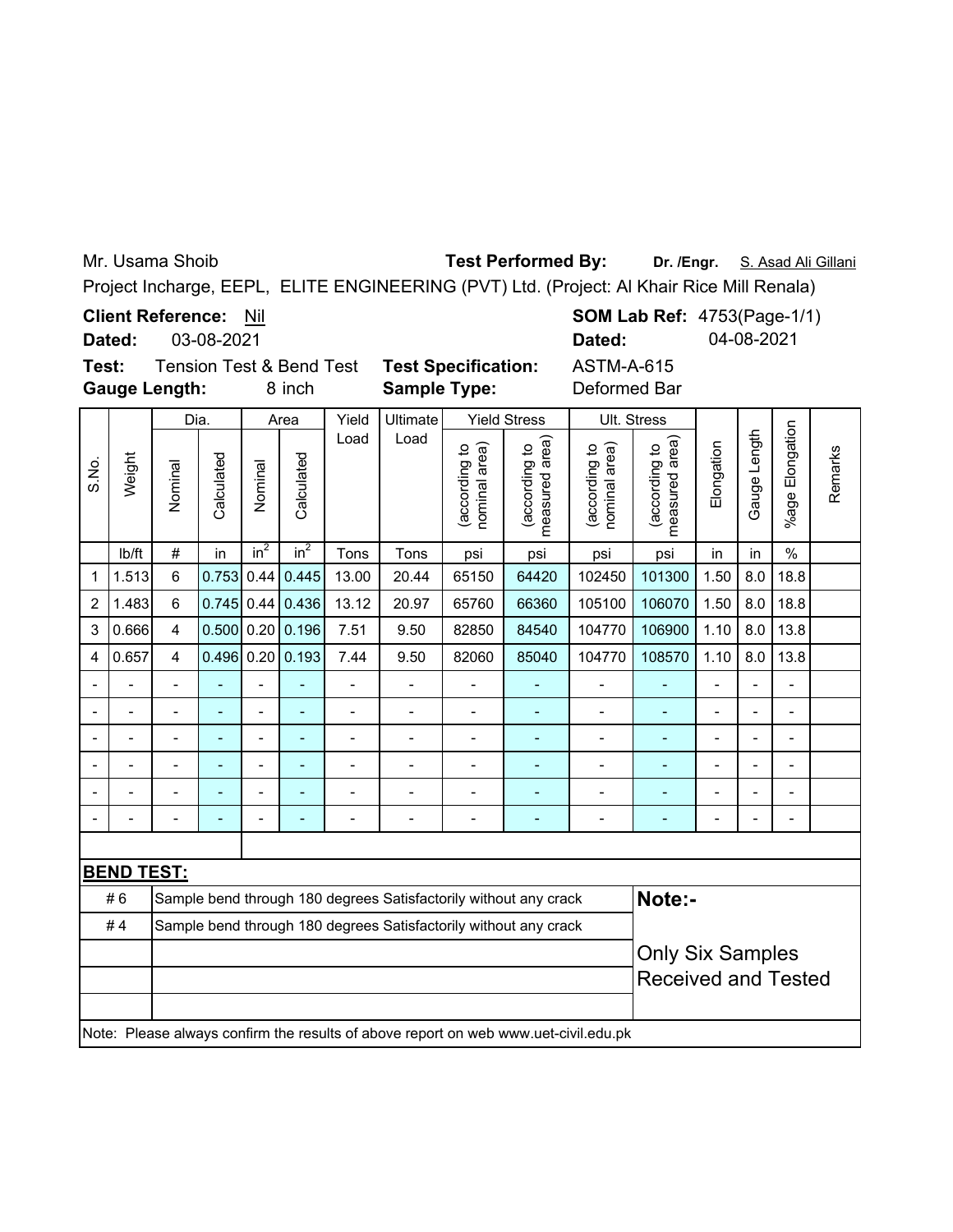Muhammad Salman

**Dr. /Engr.** S. Asad Ali Gillni

Project Manager, Al- Noor Developers, Lahore

**Client Reference:** nil

**Dated:** 04-08-2021

**Guage Length: Test:** Tension Test & Bend Test **Test Specification:** ASTM-A-615

8 inch

**Sample Type:** Deformed Bar(Afco Steel)

**SOM Lab Ref:** 4754(Page-1/1 **Dated:** 04-08-2021

|                |                   | Dia.           |            |                | Area         | Yield                                                                                          | Ultimate                 |                                | <b>Yield Stress</b>                                                                 |                                | Ult. Stress                     |                          |                          |                          |           |  |  |
|----------------|-------------------|----------------|------------|----------------|--------------|------------------------------------------------------------------------------------------------|--------------------------|--------------------------------|-------------------------------------------------------------------------------------|--------------------------------|---------------------------------|--------------------------|--------------------------|--------------------------|-----------|--|--|
| S.No.          | Weight            | Nominal        | Calculated | Nominal        | Calculated   | Load                                                                                           | Load                     | (according to<br>nominal area) | measured area)<br>(according to                                                     | nominal area)<br>(according to | measured area)<br>(according to | Elongation               | Gauge Length             | %age Elongation          | Remarks   |  |  |
|                | Ib/ft             | $\#$           | in         | $in^2$         | $in^2$       | Tons                                                                                           | Tons                     | psi                            | psi                                                                                 | psi                            | psi                             | in                       | in                       | $\%$                     |           |  |  |
| 1              | 1.459             | 6              | 0.739      | 0.44           | 0.429        | 13.37                                                                                          | 18.11                    | 67040                          | 68760                                                                               | 90800                          | 93130                           | 1.40                     | 8.0                      | 17.5                     |           |  |  |
| $\overline{2}$ | 0.671             | $\overline{4}$ | 0.501      |                | 0.20   0.197 | 6.63                                                                                           | 8.61                     | 73070                          | 74180                                                                               | 94990                          | 96430                           | 1.30                     | 8.0                      | 16.3                     |           |  |  |
|                |                   |                |            | L.             |              | $\overline{a}$                                                                                 | $\overline{a}$           |                                |                                                                                     |                                |                                 |                          | $\overline{a}$           | $\overline{a}$           | $\cdot$ + |  |  |
|                |                   |                |            |                |              | $\blacksquare$                                                                                 |                          |                                |                                                                                     | $\blacksquare$                 | ۳                               |                          |                          | $\blacksquare$           |           |  |  |
|                |                   |                |            |                |              |                                                                                                |                          |                                |                                                                                     |                                |                                 |                          | Ĭ.                       |                          |           |  |  |
|                |                   |                | ۰          |                |              | Ĭ.<br>$\blacksquare$<br>$\overline{\phantom{a}}$<br>÷<br>$\overline{a}$<br>$\blacksquare$<br>٠ |                          |                                |                                                                                     |                                |                                 |                          |                          |                          |           |  |  |
|                |                   |                | ÷          | $\blacksquare$ | ۳            |                                                                                                |                          |                                |                                                                                     |                                |                                 | $\blacksquare$           | $\blacksquare$           | ۰                        |           |  |  |
|                |                   |                | -          | $\overline{a}$ |              | $\blacksquare$                                                                                 |                          |                                |                                                                                     |                                | ۰                               | $\overline{a}$           | $\overline{\phantom{a}}$ | $\blacksquare$           |           |  |  |
|                |                   |                | ۷          | $\overline{a}$ |              | $\overline{a}$                                                                                 |                          | $\overline{a}$                 | Ē,                                                                                  |                                |                                 | $\overline{\phantom{0}}$ | $\blacksquare$           | $\overline{\phantom{a}}$ |           |  |  |
|                |                   |                |            | $\overline{a}$ |              | $\overline{a}$                                                                                 | $\overline{\phantom{a}}$ | $\blacksquare$                 | ۳                                                                                   | $\overline{a}$                 |                                 |                          | $\overline{a}$           | $\overline{a}$           |           |  |  |
|                |                   |                |            |                |              |                                                                                                |                          |                                |                                                                                     |                                |                                 |                          |                          |                          |           |  |  |
|                | <b>BEND TEST:</b> |                |            |                |              |                                                                                                |                          |                                |                                                                                     |                                |                                 |                          |                          |                          |           |  |  |
|                | #6                |                |            |                |              |                                                                                                |                          |                                | Sample bend through 180 degrees Satisfactorily without any crack                    |                                | Note:-                          |                          |                          |                          |           |  |  |
|                | #4                |                |            |                |              |                                                                                                |                          |                                | Sample bend through 180 degrees Satisfactorily without any crack                    |                                |                                 |                          |                          |                          |           |  |  |
|                |                   |                |            |                |              |                                                                                                |                          |                                |                                                                                     |                                | <b>Only Four Samples</b>        |                          |                          |                          |           |  |  |
|                |                   |                |            |                |              |                                                                                                |                          | <b>Received and Tested</b>     |                                                                                     |                                |                                 |                          |                          |                          |           |  |  |
|                |                   |                |            |                |              |                                                                                                |                          |                                |                                                                                     |                                |                                 |                          |                          |                          |           |  |  |
|                |                   |                |            |                |              |                                                                                                |                          |                                | Note: Please always confirm the results of above report on web www.uet-civil.edu.pk |                                |                                 |                          |                          |                          |           |  |  |

**Test Performed By:**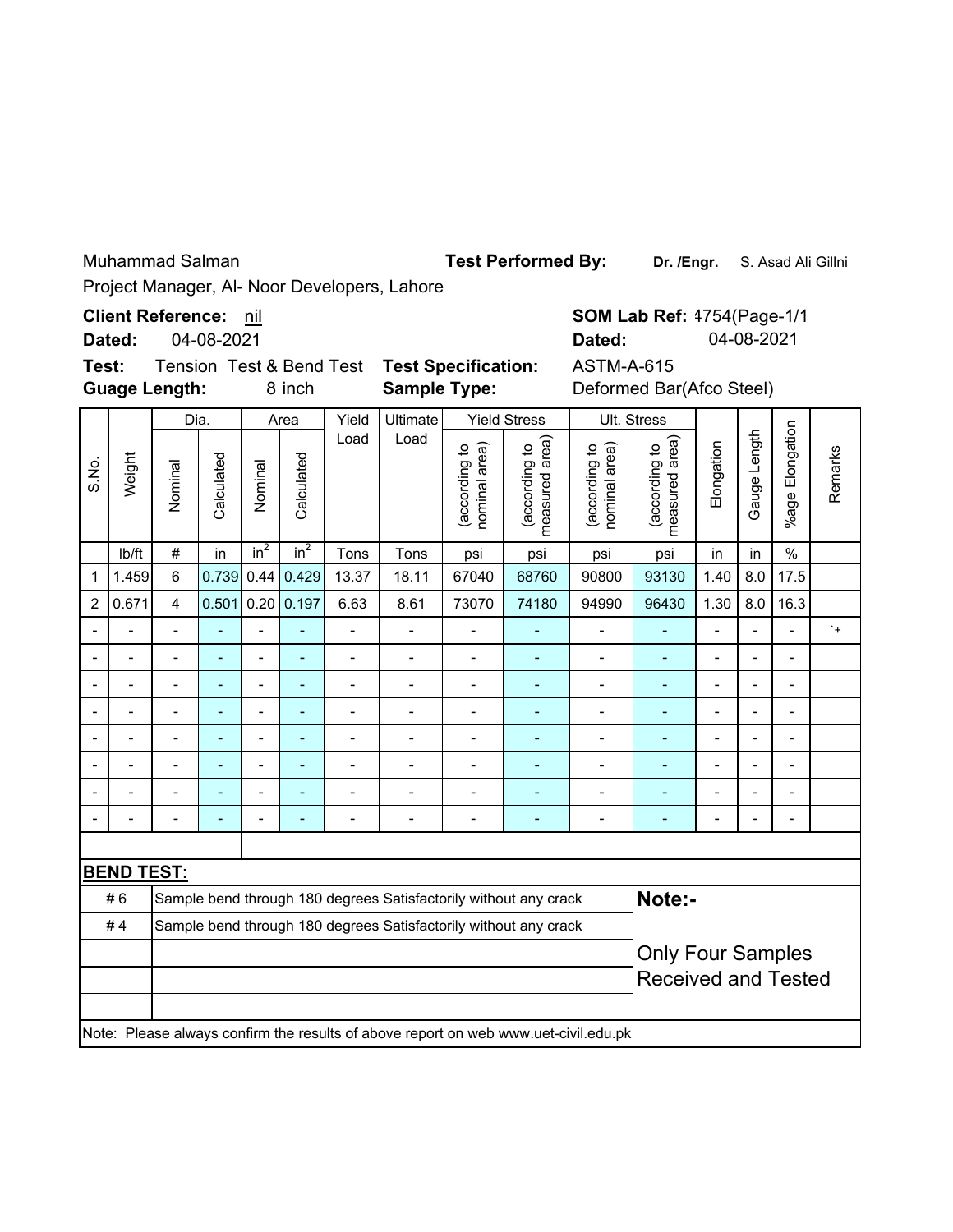Muhammad Shoaib

**Test Performed By:**

**Dr. /Engr.** S. Asad Ali Gillani

Project Manager, Gurmani Foundation,

**Gauge Length: Dated: Client Reference: Nil** 04-08-2021 **Test:** Tension Test & Bend Test **Test Specification:** ASTM-A-615

**SOM Lab Ref: 4755(Page-1/1) Dated:** 04-08-2021

|       |                   | <b>Gauge Length:</b>     |            |                | 8 inch                   |                | Deformed Bar             |                                                                  |                                                                                     |                                |                                    |                          |                |                 |         |
|-------|-------------------|--------------------------|------------|----------------|--------------------------|----------------|--------------------------|------------------------------------------------------------------|-------------------------------------------------------------------------------------|--------------------------------|------------------------------------|--------------------------|----------------|-----------------|---------|
|       |                   | Dia.                     |            |                | Area                     | Yield          | <b>Ultimate</b>          |                                                                  | <b>Yield Stress</b>                                                                 |                                | Ult. Stress                        |                          |                |                 |         |
| S.No. | Weight            | Nominal                  | Calculated | Nominal        | Calculated               | Load           | Load                     | (according to<br>nominal area)                                   | measured area)<br>(according to                                                     | (according to<br>nominal area) | area)<br>(according to<br>measured | Elongation               | Gauge Length   | %age Elongation | Remarks |
|       | Ib/ft             | $\#$                     | in         | $in^2$         | $in^2$                   | Tons           | Tons                     | psi                                                              | psi                                                                                 | psi                            | psi                                | in                       | in             | $\frac{0}{0}$   |         |
| 1     | 1.465             | 6                        | 0.741      | 0.44           | 0.431                    | 13.10          | 17.50                    | 65660                                                            | 67030                                                                               | 87730                          | 89560                              | 1.60                     | 8.0            | 20.0            |         |
| 2     | 1.502             | 6                        | 0.749      |                | $0.44 \, 0.441$          | 14.07          | 18.98                    | 70510                                                            | 70350                                                                               | 95140                          | 94920                              | 1.40                     | 8.0            | 17.5            |         |
| 3     | 0.673             | $\overline{\mathbf{4}}$  | 0.502      | 0.20           | 0.198                    | 6.57           | 8.89                     | 72510                                                            | 73240                                                                               | 98020                          | 99010                              | 1.10                     | 8.0            | 13.8            |         |
| 4     | 0.715             | $\overline{\mathbf{4}}$  | 0.517      | 0.20           | 0.210                    | 6.73           | 8.84                     | 74190                                                            | 70660                                                                               | 97460                          | 92820                              | 1.20                     | 8.0            | 15.0            |         |
|       |                   | $\overline{a}$           | L,         | $\overline{a}$ | L,                       | $\overline{a}$ | $\overline{a}$           | $\overline{a}$                                                   | ÷,                                                                                  | $\overline{\phantom{0}}$       | ÷,                                 | $\overline{a}$           | L,             | $\overline{a}$  |         |
|       |                   | $\overline{a}$           | L,         | $\overline{a}$ | $\overline{\phantom{a}}$ | $\overline{a}$ | $\overline{a}$           | $\overline{a}$                                                   | ÷,                                                                                  | $\overline{\phantom{0}}$       | Ξ.                                 | $\overline{a}$           |                | $\blacksquare$  |         |
|       |                   | $\overline{\phantom{0}}$ | ÷          | $\overline{a}$ | $\overline{\phantom{a}}$ | $\overline{a}$ | $\overline{a}$           | Ĭ.                                                               | $\blacksquare$                                                                      | $\overline{\phantom{0}}$       | ٠                                  | $\overline{a}$           | $\overline{a}$ | $\blacksquare$  |         |
|       |                   | $\blacksquare$           | ÷          | $\overline{a}$ | $\overline{\phantom{a}}$ | $\overline{a}$ | $\overline{a}$           | Ĭ.                                                               | $\blacksquare$                                                                      | $\blacksquare$                 | ٠                                  | $\blacksquare$           |                | $\blacksquare$  |         |
|       |                   |                          |            | $\overline{a}$ | $\overline{\phantom{a}}$ | $\overline{a}$ | $\overline{a}$           |                                                                  | $\blacksquare$                                                                      |                                |                                    |                          |                | $\overline{a}$  |         |
|       |                   | $\overline{\phantom{0}}$ | ÷          | $\blacksquare$ | ÷                        | Ē,             | $\overline{\phantom{0}}$ | Ĭ.                                                               | $\overline{\phantom{a}}$                                                            | $\blacksquare$                 | ÷                                  | $\overline{\phantom{0}}$ |                | $\overline{a}$  |         |
|       |                   |                          |            |                |                          |                |                          |                                                                  |                                                                                     |                                |                                    |                          |                |                 |         |
|       | <b>BEND TEST:</b> |                          |            |                |                          |                |                          |                                                                  |                                                                                     |                                |                                    |                          |                |                 |         |
|       | #6                |                          |            |                |                          |                |                          |                                                                  | Sample bend through 180 degrees Satisfactorily without any crack                    |                                | Note:-                             |                          |                |                 |         |
|       | #4                |                          |            |                |                          |                |                          | Sample bend through 180 degrees Satisfactorily without any crack |                                                                                     |                                |                                    |                          |                |                 |         |
|       |                   |                          |            |                |                          |                |                          |                                                                  |                                                                                     | <b>Only Four Samples</b>       |                                    |                          |                |                 |         |
|       |                   |                          |            |                |                          |                |                          |                                                                  |                                                                                     | <b>Received and Tested</b>     |                                    |                          |                |                 |         |
|       |                   |                          |            |                |                          |                |                          |                                                                  | Note: Please always confirm the results of above report on web www.uet-civil.edu.pk |                                |                                    |                          |                |                 |         |